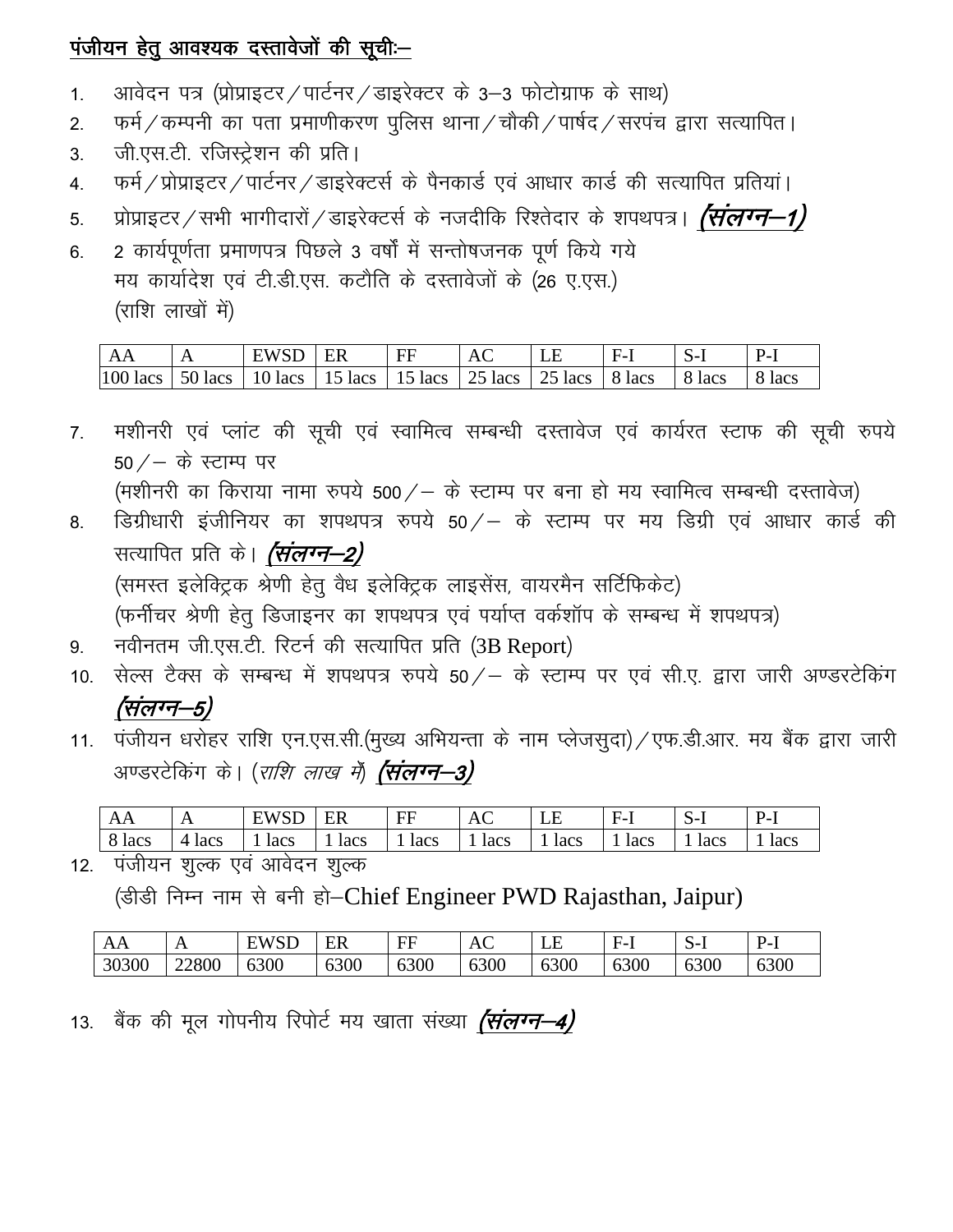1 शपथ–पत्र मैं – ————— पुत्र श्री – शपथ-पूर्वक बयान करता हूं कि:-1. यह कि हमारी फर्म सार्वजनिक निर्माण विभाग, राजस्थान में '--' श्रेणी में पंजीयन करवाना चाहती है। 2. यह कि फर्म के प्रोप्राइटर किसी भी पंजीकृत फर्म के शेयर होल्डर नहीं है। 3. यह कि फर्म का प्रोप्राइटर कभी भी "ब्लेक लिस्ट/रिमूव फ्रॉम अप्रूव्ड लिस्ट ऑफ कॉन्ट्रेक्टर्स/डिमोटेड टू लोवर क्लास" नहीं हुए है ।

- 4. यह कि फर्म के प्रोप्राइटर अपना पंजीयन एक से अधिक नामों से नहीं करवाऐंगे।
- 5. यह कि फर्म के प्रोप्राइटर कोई भी नजदीकी रिश्तेदार सार्वजनिक निर्माण विभाग में किसी भी पद पर कार्यरत नहीं है।

शपथग्रहिता

सत्यापन

क्र.सं. 1 से 5 में वर्णित तथ्य मेरी जानकारी में सही हैं । मैंने कोई तथ्य नहीं छिपाया है। ईश्वर मेरी मदद करें।

शपथग्रहिता

|             | To be submitted on Non Judicial Stamp paper of Rs. 50/-                                                                                                                                 |  |                                                                                                                                                                                                                                |  |  |
|-------------|-----------------------------------------------------------------------------------------------------------------------------------------------------------------------------------------|--|--------------------------------------------------------------------------------------------------------------------------------------------------------------------------------------------------------------------------------|--|--|
|             |                                                                                                                                                                                         |  | Photo<br>οf<br>Engineer                                                                                                                                                                                                        |  |  |
| It.<br>firm | is certified that I_______________________<br>example and the state of birth is since last the state of birth is                                                                        |  | and have acquired the professional qualification of M.E./ M.Tech./ B.E./ B.Tech/ Diploma/                                                                                                                                      |  |  |
|             | I am responsible for supervision of Building & Road/ Electric works being executed by the firm. I am paid @ Rs.<br>per month towards remuneration for the service being provided by me. |  |                                                                                                                                                                                                                                |  |  |
|             | It is also certified that i am not working with any other Contractor/ Firm except mentioned above                                                                                       |  |                                                                                                                                                                                                                                |  |  |
|             |                                                                                                                                                                                         |  | Name and the contract of the contract of the contract of the contract of the contract of the contract of the contract of the contract of the contract of the contract of the contract of the contract of the contract of the c |  |  |

Address and the contract of the contract of the contract of the contract of the contract of the contract of the

| Mobile No. |  |  |
|------------|--|--|